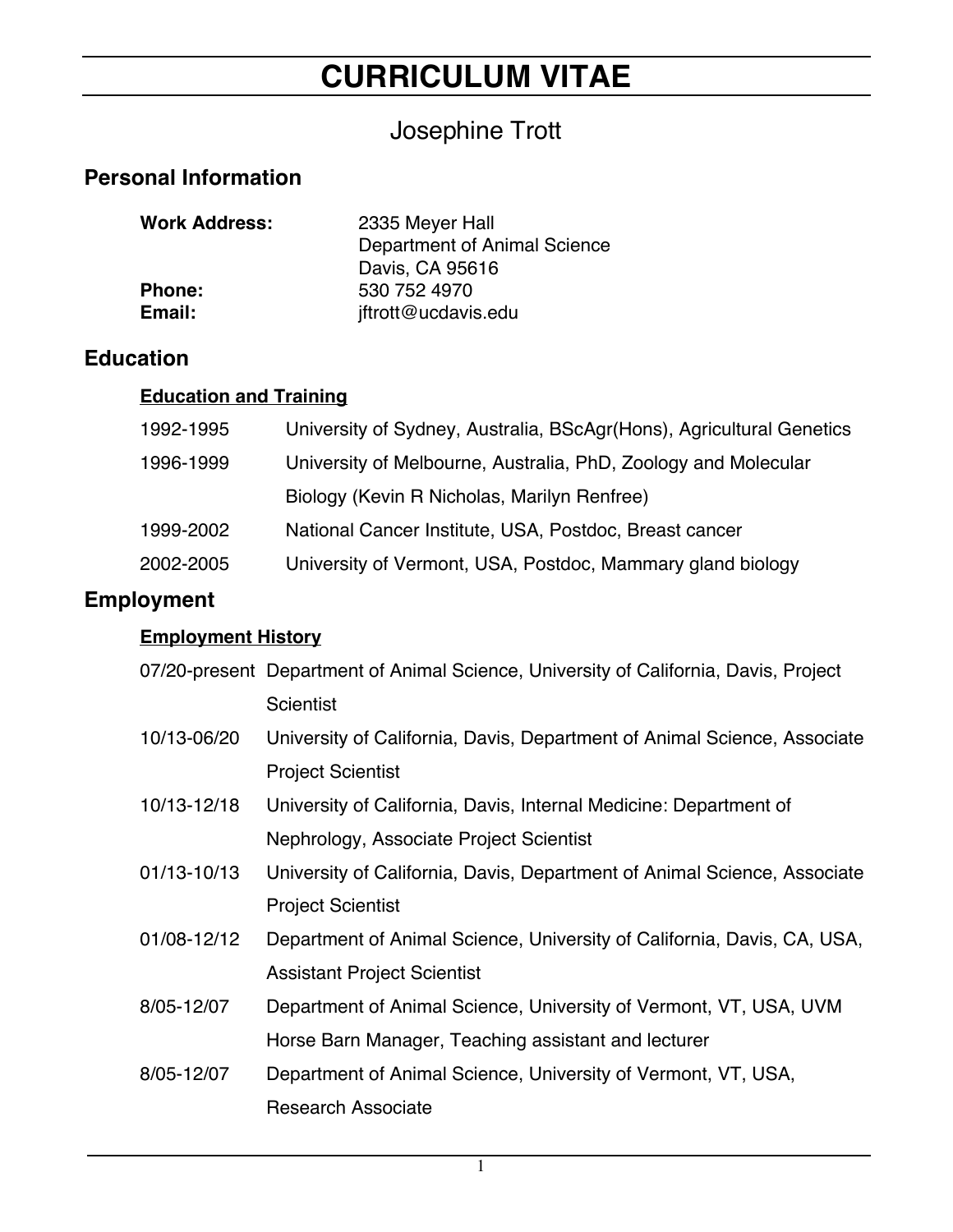1/05-8/05 Department of Animal Science, University of Vermont, VT, USA, Research Associate 1/02-1/05 Department of Animal Science, University of Vermont, VT, USA 10/99-12/01 National Cancer Institute, NIH, Bethesda, MD, USA, Fogarty International Visiting Fellow

### **Extending Knowledge**

#### **Broadcast, Print or Electronic Media**

- 1. Genome-Edited Bull Passes on Hornless Trait to Calves, Newspaper Article, October 7, 2019, UC Davis News.
- 2. Combination Therapy Inhibits Kidney Tumor Growth in Mice, Magazine Article, April 1, 2020, ASN In The Loop, American Society of Nephrology.

### **Grants and Contracts**

#### **Grants Active**

| 07/01/2020 -<br>06/30/2025 | Grant # 2020-67015-31176, \$500,000, Co-Principal Investigator,<br>Secretory activation and lactogenesis - are all cells equal?, Russell<br>Hovey (Principal Investigator), USDA-AFRI, Percentage Effort=30%                                        |
|----------------------------|-----------------------------------------------------------------------------------------------------------------------------------------------------------------------------------------------------------------------------------------------------|
| 02/01/2021 -<br>01/31/2023 | \$250,000, Co-Principal Investigator, Does California beef have growth<br>promotant residues and do they pose a breast cancer risk?, Russell<br>Hovey (Principal Investigator), California Breast Cancer Research<br>Program, Percentage Effort=10% |

#### **Grants Completed**

| 01/01/2016 -<br>12/31/2021 | \$500,000, Co-Principal Investigator, Increasing pork production<br>efficiency through enhanced lactation, Russell Hovey (Principal<br>Investigator), USDA-AFRI, Percentage Effort=40% |
|----------------------------|----------------------------------------------------------------------------------------------------------------------------------------------------------------------------------------|
| 07/01/2016 -<br>05/31/2020 | \$450,000, Co-Investigator, A Metabolomic Approach to Discovering<br>Markers for ADPKD Progression, Robert H Weiss (Principal<br>Investigator), National Institutes of Health R01      |
| 07/01/2017 -<br>10/31/2018 | Grant #C-3999, \$97,902, Principal Investigator, DCI Reserve Funds<br>Project, Dialysis Clinic Inc, Percentage Effort=50%                                                              |
| 07/01/2015 -               | \$14,949, Principal Investigator, Combining two immune system                                                                                                                          |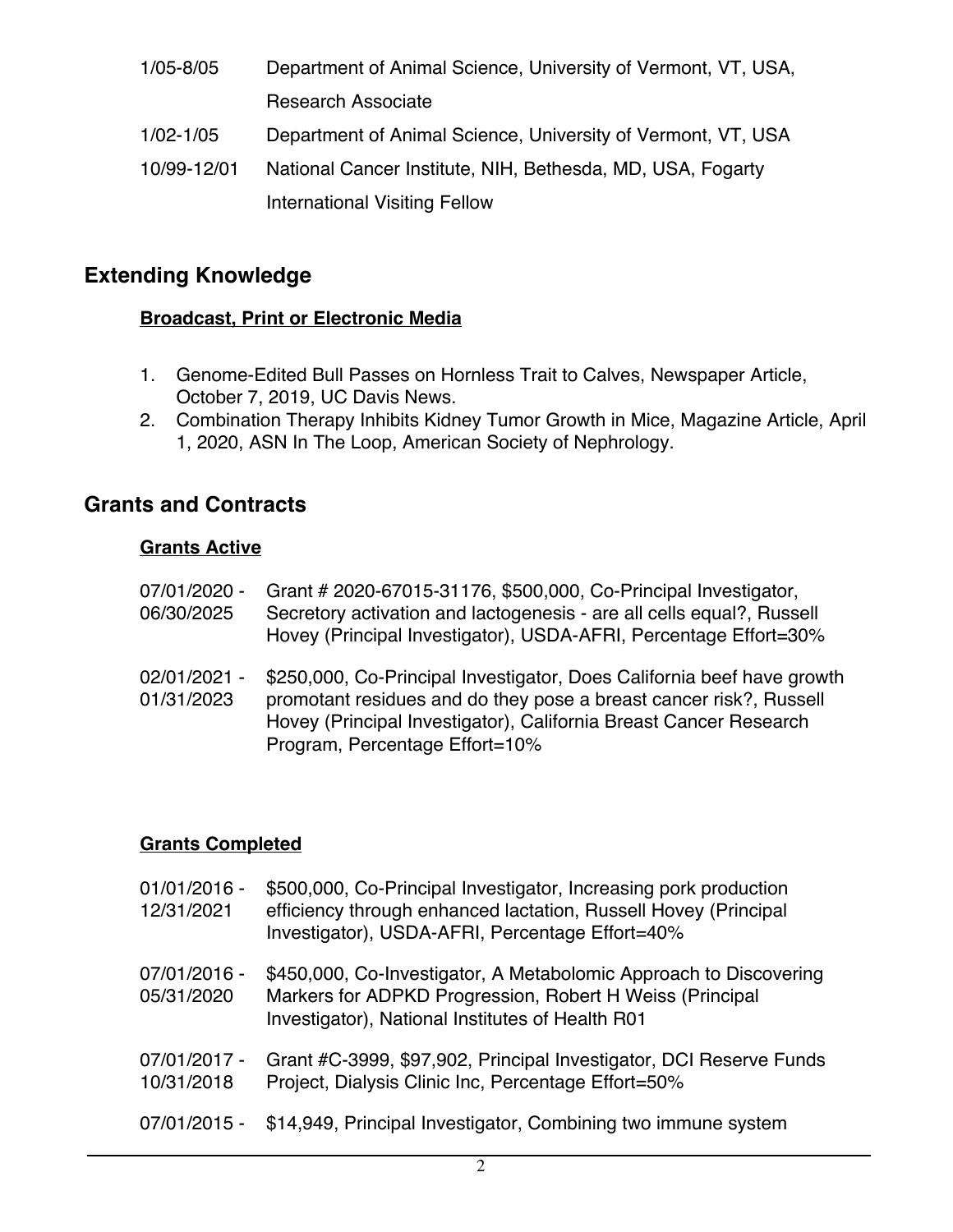| 06/30/2017                 | stimulators as a novel therapy for renal cell carcinoma, UC Davis<br>Academic Federation Committee on Research, Percentage Effort=10%                                                                                                                  |
|----------------------------|--------------------------------------------------------------------------------------------------------------------------------------------------------------------------------------------------------------------------------------------------------|
| 10/01/2015 -<br>09/30/2016 | \$40,000, Co-Investigator, Development of a rhesus monkey model for<br>breast cancer, Russell Hovey (Principal Investigator), UC Davis<br>Comprehensive Cancer Center & College of Agricultural and<br>Environmental Sciences, Percentage Effort=12.5% |
| 07/01/2010 -<br>6/30/2012  | \$575,000, Co-Investigator, Breast Cancer Research Program - Idea<br>Expansion Award, Russell Hovey and Robert Cardiff (Principal<br>Investigator), Department of Defense, Percentage Effort=100%                                                      |
| $01/01/08 -$               | \$280,000, Co-Investigator, USDA, Russell Hovey (Principal                                                                                                                                                                                             |
| 01/01/2011                 | Investigator), NRI/CGP, Percentage Effort=100%                                                                                                                                                                                                         |
| 10/01/05 -                 | \$60,000, Co-Investigator, Hatch, Russell Hovey (Principal Investigator),                                                                                                                                                                              |
| 11/30/07                   | USDA, Percentage Effort=50%                                                                                                                                                                                                                            |
| 12/01/03 -                 | Grant #2004-35206-14140, \$60,727, Co-Investigator, Seed Grant,                                                                                                                                                                                        |
| 11/30/06                   | Russell Hovey (Principal Investigator), USDA, Percentage Effort=80%                                                                                                                                                                                    |
| 12/13/02 -                 | \$5,575, Principal Investigator, Mini grant for use of facilities, Vermont                                                                                                                                                                             |
| 09/30/03                   | Genetics Network, Percentage Effort=10%                                                                                                                                                                                                                |

# **Honors & Awards**

| 2022      | Academic Federation Research Travel Award Program to attend the<br>Gordon Research Conference in Mammary Gland Biology                               |
|-----------|------------------------------------------------------------------------------------------------------------------------------------------------------|
| 2021      | Academic Federation Research Travel Award Program to attend the<br>online FASEB Growth Hormone/Prolactin Family in Biology and Disease<br>conference |
| 2017-2018 | Academic Federation Research Travel Award Program to attend the<br>FASEB Growth Hormone/Prolactin Family in Biology and Disease<br>conference        |
| 2017      | Outstanding poster award at the Internal Medicine Kidney Research<br>Day, March 9                                                                    |
| 2017      | Outstanding Poster award at the Internal Medicine Research Social on<br>February 8                                                                   |
| 2016      | Outstanding poster award at the Internal Medicine Kidney Research Day<br>on March 17                                                                 |
| 2015      | Best poster award at the Internal Medicine 1st Annual Liver Research<br>Day on October 14                                                            |
| 2011      | Academic Federation Research Travel Award to participate in the 2011<br><b>ADSA-ASAS Joint Annual Meeting</b>                                        |
| 2002      | Travel Award to participate in the 11th International Conference of the<br>International Society for Research in Human Milk and Lactation            |
| 2001      | Young Australian of the Year 2001: national finalist in Science and<br>Technology section.                                                           |
| 2001      | Young Australian of the Year 2001:NSW Science and Technology<br>section.                                                                             |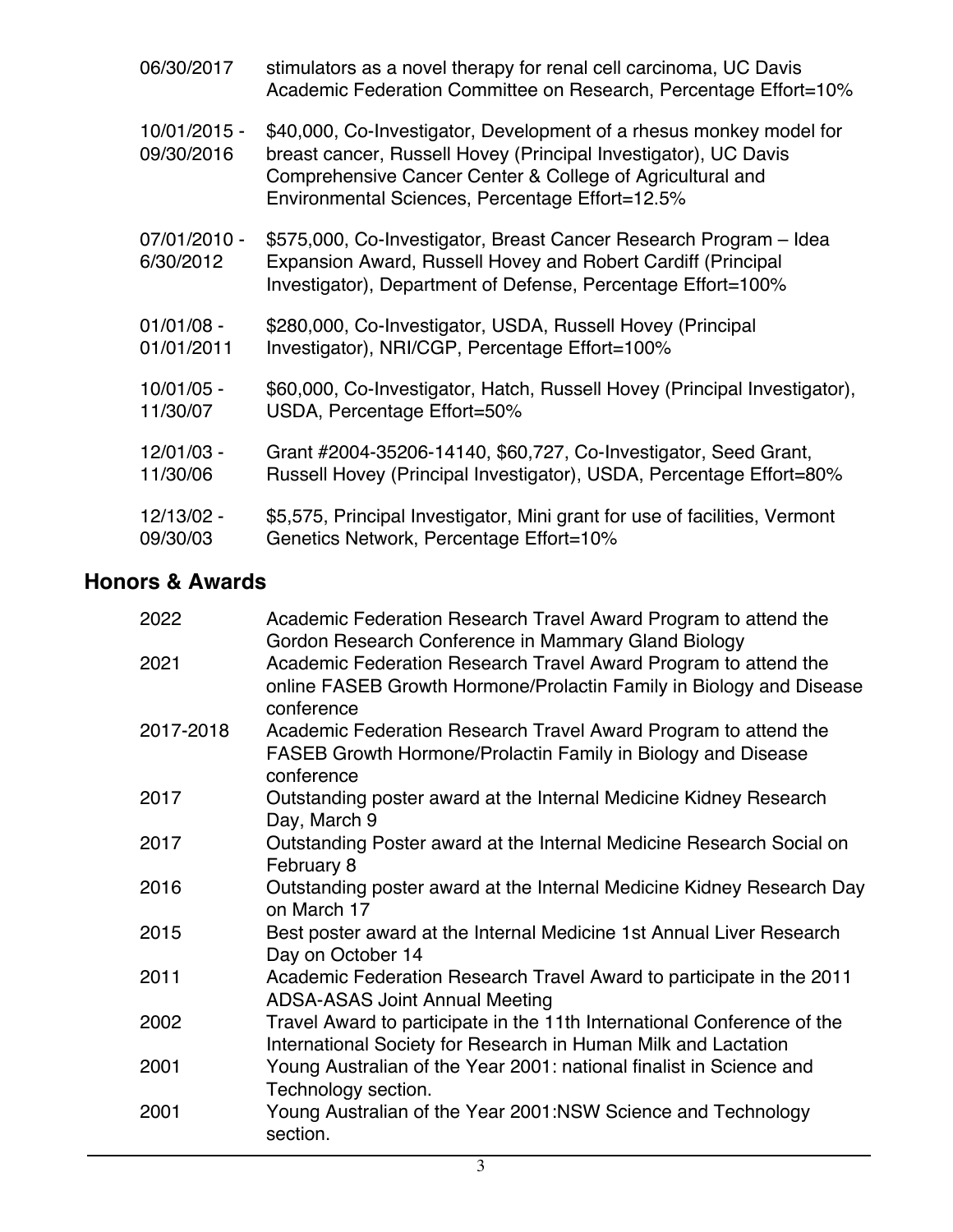| 2000              | Young Australian of the Year 2000: runner-up NSW Science and<br><b>Technology section</b>                                                                                       |
|-------------------|---------------------------------------------------------------------------------------------------------------------------------------------------------------------------------|
| 1999-2002<br>1997 | Fogarty International Visiting Fellowship, NIH Visiting Program<br>Drummond Travel Award to attend overseas conferences from the<br>Department of Zoology, Melbourne University |
| 1995              | Winner of University of Sydney Convocation Medal, to top graduate of<br>1995                                                                                                    |
| 1995              | Department of Natural Resources and Environment: Nancy Millis<br><b>Research Award</b>                                                                                          |
| 1995              | Wesfarmers-Dalgety National Scholarship in Agriculture.                                                                                                                         |
| 1995              | Sydney University: Faculty of Agriculture Dean's List                                                                                                                           |
| 1995              | Sydney University: National Farmers Federation Prize for honors at<br>graduation                                                                                                |
| 1995              | University Medallist and First Class Honours for BScAgr                                                                                                                         |
| 1995              | The Womens College at Sydney University: Janet Elspeth Crawford<br>Prize                                                                                                        |
| 1995              | The Womens College scholarship                                                                                                                                                  |
| 1995              | Peter Nivison Essay Competition: Winner                                                                                                                                         |
| 1994              | Sydney University: Faculty of Agriculture Dean's List                                                                                                                           |
| 1994              | Sydney University: Millicent Lillian Christian Prize for academic                                                                                                               |
|                   | achievement                                                                                                                                                                     |
| 1994              | The Womens College scholarship                                                                                                                                                  |
| 1994              | Sydney Chinese Association Prize in Microbiology                                                                                                                                |
| 1994              | Clifford Dawson Holliday Prize for Third Year Agriculture.                                                                                                                      |
| 1994              | Golden Jubilee Scholarship in Agricultural Science                                                                                                                              |
| 1993              | Sydney University: Faculty of Agriculture Dean's List                                                                                                                           |
| 1993              | The Womens College at Sydney University: Rennie Prize for academic                                                                                                              |
|                   | achievement                                                                                                                                                                     |
| 1993              | Golden Key National Honor Society member                                                                                                                                        |
| 1993              | The Womens College scholarship                                                                                                                                                  |
| 1993              | Sydney University: Sir Robert Watt Memorial Prize for Crop Sciences                                                                                                             |
| 1993              | Sydney University: Belmore Scholarship for Second Year                                                                                                                          |
|                   |                                                                                                                                                                                 |

# **Publications**

### **Journals**

| 1997 | Campbell PM, Trott JF, Claudianos C, Smyth KA, Russell RJ, Oakeshott<br>JG. Biochemistry of esterases associated with organophosphate<br>resistance in Lucilia cuprina with comparisons to putative orthologues in<br>other Diptera. Biochem Genet, 35(1-2): 17-40.                                                      |
|------|--------------------------------------------------------------------------------------------------------------------------------------------------------------------------------------------------------------------------------------------------------------------------------------------------------------------------|
| 1997 | Nicholas K, Simpson K, Wilson M, Trott J, Shaw D. The tammar wallaby:<br>a model to study putative autocrine-induced changes in milk                                                                                                                                                                                     |
|      | composition. J Mammary Gland Biol Neoplasia, 2(3): 299-310.                                                                                                                                                                                                                                                              |
| 2001 | Hovey RC, Trott JF, Ginsburg E, Goldhar A, Sasaki MM, Fountain SJ,<br>Sundararajan K, Vonderhaar BK. Transcriptional and spatiotemporal<br>regulation of prolactin receptor mRNA and cooperativity with<br>progesterone receptor function during ductal branch growth in the<br>mammary gland. Dev Dyn, 222(2): 192-205. |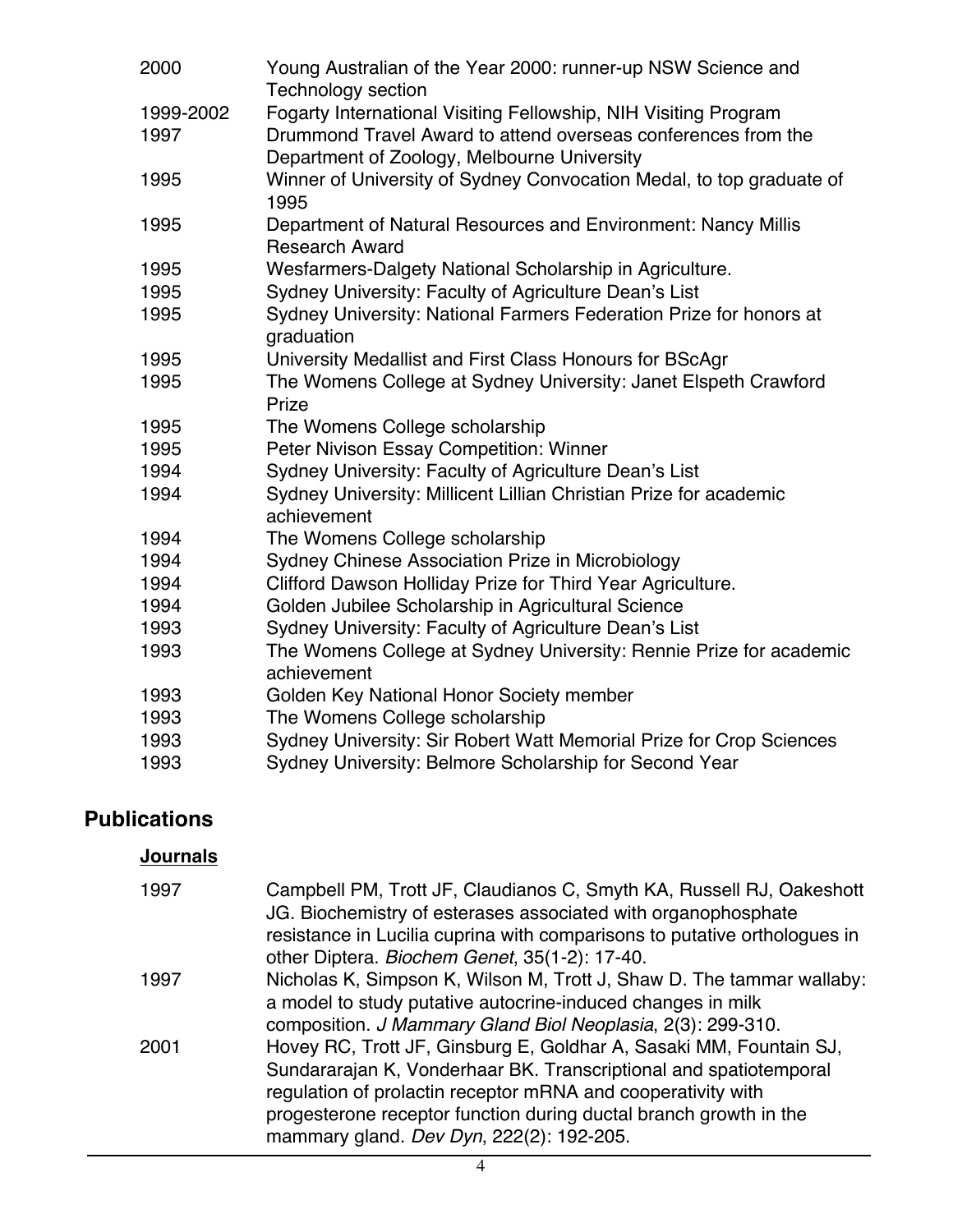| 2001         | Nicholas KR, Fisher JA, Muths E, Trott J, Janssens PA, Reich C, Shaw<br>DC. Secretion of whey acidic protein and cystatin is down regulated at<br>mid-lactation in the red kangaroo (Macropus rufus). Comp Biochem<br>Physiol A Mol Integr Physiol, 129(4): 851-8.                                                 |
|--------------|--------------------------------------------------------------------------------------------------------------------------------------------------------------------------------------------------------------------------------------------------------------------------------------------------------------------|
| 2002         | Hovey RC, Trott JF, Vonderhaar BK. Establishing a framework for the<br>functional mammary gland: from endocrinology to morphology. J<br>Mammary Gland Biol Neoplasia, 7(1): 17-38.                                                                                                                                 |
| 2002         | Trott JF, Wilson MJ, Hovey RC, Shaw DC, Nicholas KR. Expression of<br>novel lipocalin-like milk protein gene is developmentally-regulated<br>during lactation in the tammar wallaby, Macropus eugenii. Gene, 283(1-<br>$2): 287 - 97.$                                                                             |
| 2003         | Trott JF, Hovey RC, Koduri S, Vonderhaar BK. Alternative splicing to<br>exon 11 of human prolactin receptor gene results in multiple isoforms<br>including a secreted prolactin-binding protein. J Mol Endocrinol, 30(1):<br>$31 - 47.$                                                                            |
| 2003         | Trott JF, Simpson KJ, Moyle RL, Hearn CM, Shaw G, Nicholas KR,<br>Renfree MB. Maternal regulation of milk composition, milk production,<br>and pouch young development during lactation in the tammar wallaby<br>(Macropus eugenii). Biol Reprod, 68(3): 929-36.                                                   |
| 2004         | Greene, E. and Trott, J. F. The Self-Guided Horse Facility Analysis: A<br>Proactive Safety Education Tool for Equine Facilities. Journal of<br>Extension, 42(6).                                                                                                                                                   |
| 2004         | Hovey RC, Trott JF. Morphogenesis of mammary gland development.<br>Adv Exp Med Biol, 554: 219-28.                                                                                                                                                                                                                  |
| 2004<br>2005 | Trott JF, Hovey RC, Koduri S, Vonderhaar BK. Multiple new isoforms of<br>the human prolactin receptor gene. Adv Exp Med Biol, 554: 495-9.<br>Goldhar AS, Vonderhaar BK, Trott JF, Hovey RC. Prolactin-induced                                                                                                      |
|              | expression of vascular endothelial growth factor via Egr-1. Mol Cell<br>Endocrinol, 232(1-2): 9-19.                                                                                                                                                                                                                |
| 2005         | Trott JF, Adams TE, Wilson M, Nicholas KR. Positive and negative<br>regulatory elements in the late lactation protein-A gene promoter from<br>the tammar wallaby (Macropus eugenii). Biochim Biophys Acta, 1728(1-<br>$2): 65-76.$                                                                                 |
| 2007         | Trott JF, Farley NR, Taatjes DJ, Hovey RC. Cloning and functional<br>characterization of allelic variation in the porcine prolactin receptor.<br>Domest Anim Endocrinol, 33(3): 313-34.                                                                                                                            |
| 2008         | Morabito JE, Trott JF, Korz DM, Fairfield HE, Buck SH, Hovey RC. A 5'<br>distal palindrome within the mouse mammary tumor virus-long terminal<br>repeat recruits a mammary gland-specific complex and is required for a<br>synergistic response to progesterone plus prolactin. J Mol Endocrinol,<br>41(2): 75-90. |
| 2008         | Trott JF, Vonderhaar BK, Hovey RC. Historical perspectives of prolactin<br>and growth hormone as mammogens, lactogens and galactagogues--<br>agog for the future! J Mammary Gland Biol Neoplasia, 13(1): 3-11.                                                                                                     |
| 2009         | Trott JF, Horigan KC, Gloviczki JM, Costa KM, Freking BA, Farmer C,<br>Hayashi K, Spencer T, Morabito JE, Hovey RC. Tissue-specific<br>regulation of porcine prolactin receptor expression by estrogen,<br>progesterone, and prolactin. J Endocrinol, 202(1): 153-66.                                              |
| 2009         | Horigan, KC, Trott, JF, Barndollar, AS, Scudder, JM, Blauwiekel, RM,                                                                                                                                                                                                                                               |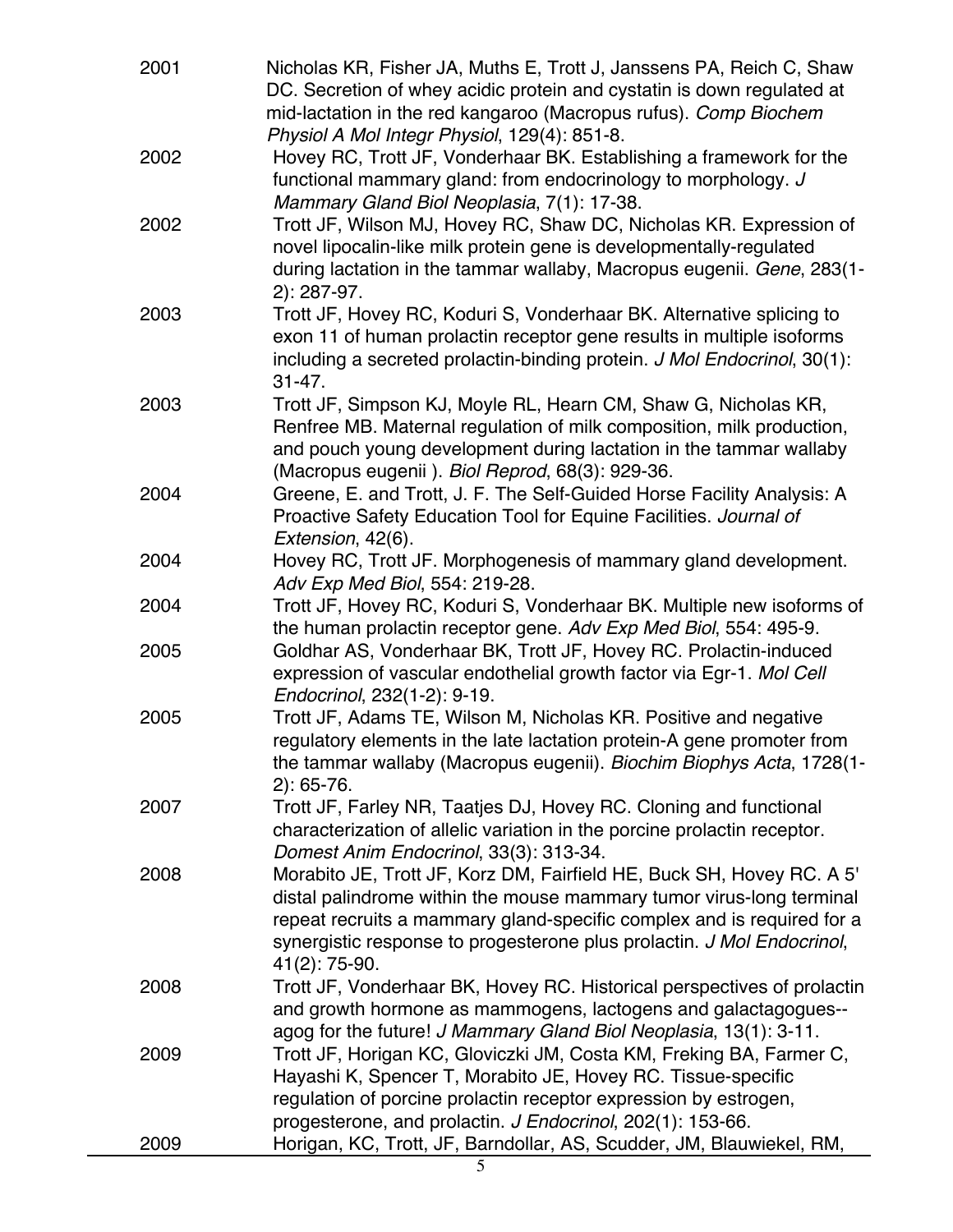|      | Hovey, RC. Hormone interactions confer specific proliferative and                                                               |
|------|---------------------------------------------------------------------------------------------------------------------------------|
|      | histomorphogenic responses in the porcine mammary gland. Domest                                                                 |
|      | Anim Endocrinol, 37(2): 124-38.                                                                                                 |
| 2011 | Trott, JF, Schennink, A, Hovey, RC. Cloning and expression of a unique                                                          |
|      | short form of the porcine prolactin receptor. J Mol Endocrinol, 46(1): 51-                                                      |
|      | 62.                                                                                                                             |
| 2012 | Trott, JF, Schennink, A, Petrie, WK, Manjarin, R, VanKlompenberg, MK,                                                           |
|      | Hovey, RC. Triennial Lactation Symposium: Prolactin: The multifaceted                                                           |
|      | potentiator of mammary growth and function. J Anim Sci, 90(5): 1674-                                                            |
|      | 86.                                                                                                                             |
| 2012 | Berryhill, G.E., Gloviczki, J.M., Trott, J.F., Aimo, L., Kraft, J., Cardiff,                                                    |
|      | R.D., Paul, C.T., Petrie, W.K., Lock, A.L. and Hovey, R.C. Diet-induced                                                         |
|      | metabolic change induces estrogen-independent allometric mammary                                                                |
|      | growth. Proceedings of the National Academy of Sciences, 109(40):                                                               |
|      | 16294-16299.                                                                                                                    |
| 2013 | Schennink, A., Trott, J.F., Freking, B.A. and Hovey, R.C. A novel first                                                         |
|      | exon directs hormone-sensitive transcription of the pig prolactin                                                               |
| 2013 | receptor. Journal of Molecular Endocrinology, 51(1): 1-13.<br>M.K. VanKlompenberg, R. Manjarin, J.F. Trott, H.F. McMicking, and |
|      | R.C. Hovey. Late-gestational hyperprolactinemia accelerates mammary                                                             |
|      | epithelial cell differentiation and leads to increased milk yield. Journal of                                                   |
|      | Animal Science, 91(3): 1102-1111.                                                                                               |
| 2014 | Trott, J.F., Freking, B.A. and Hovey, R.C. Variation in the coding and 3'                                                       |
|      | untranslated regions of the porcine prolactin receptor short form                                                               |
|      | modifies protein expression and function. Animal Genetics, 45: 74-86.                                                           |
| 2015 | Schennink, A., Trott, J.F., Berryhill, G., Donovan, C., Manjarin, R.,                                                           |
|      | VanKlompenberg, M., Rowson-Hodel, A.R., Luis, M-Y. O., and Hovey,                                                               |
|      | R.C. Alcohol intake stimulates epithelial proliferation in an authentic                                                         |
|      | model of the human breast. Reproductive Toxicology, 54: 93-100.                                                                 |
| 2015 | Schennink, A., Trott, J. F., Manjarin, R., Lemay, D. G., Freking, B.A.                                                          |
|      | and Hovey, R.C. Comparative genomics reveals tissue-specific                                                                    |
|      | regulation of prolactin receptor gene expression. Journal of Molecular                                                          |
| 2015 | Endocrinology, 54(1): 1-15.<br>Wettersten, H.I., Hakimi A.A., Morin, D., Bianchi, C., Johnstone, M.E.,                          |
|      | Donohoe, D.R., Trott, J.F., Abu Aboud, O., Stirdivant, S., Neri, B.,                                                            |
|      | Wolfert, R., Stewart, B., Perego, R., Hsieh J.J, Weiss, R.H. Grade-                                                             |
|      | dependent metabolic reprogramming in kidney cancer revealed by                                                                  |
|      | combined proteomics and metabolomics analysis. Cancer Research,                                                                 |
|      | 75(12): 2541-52.                                                                                                                |
| 2015 | Jane Q Chen; Hidetoshi Mori; Robert D Cardiff; Josephine F Trott;                                                               |
|      | Russell C Hovey; Neil Hubbard; Jesse A Engelberg; Clifford G Tepper;                                                            |
|      | Brandon Willis; Imran H Khan; Resmi Ravindran; Szeman R Chan;                                                                   |
|      | Robert D Schreiber; Alexander D Borowsky. Abnormal Mammary                                                                      |
|      | Development in 129:STAT1-null Mice is Stroma-Dependent. PLoS One,                                                               |
|      | 10(6): e0129895.                                                                                                                |
| 2015 | Rowson-Hodel, A.R., Manjarin, R., Trott, J.F., Cardiff, R.D., Borowsky,                                                         |
|      | A.D. and Hovey, R.C. Neoplastic transformation of porcine mammary                                                               |
|      | epithelial cells in vitro and tumor formation in vivo. BMC Cancer, 15:                                                          |
|      | 562.                                                                                                                            |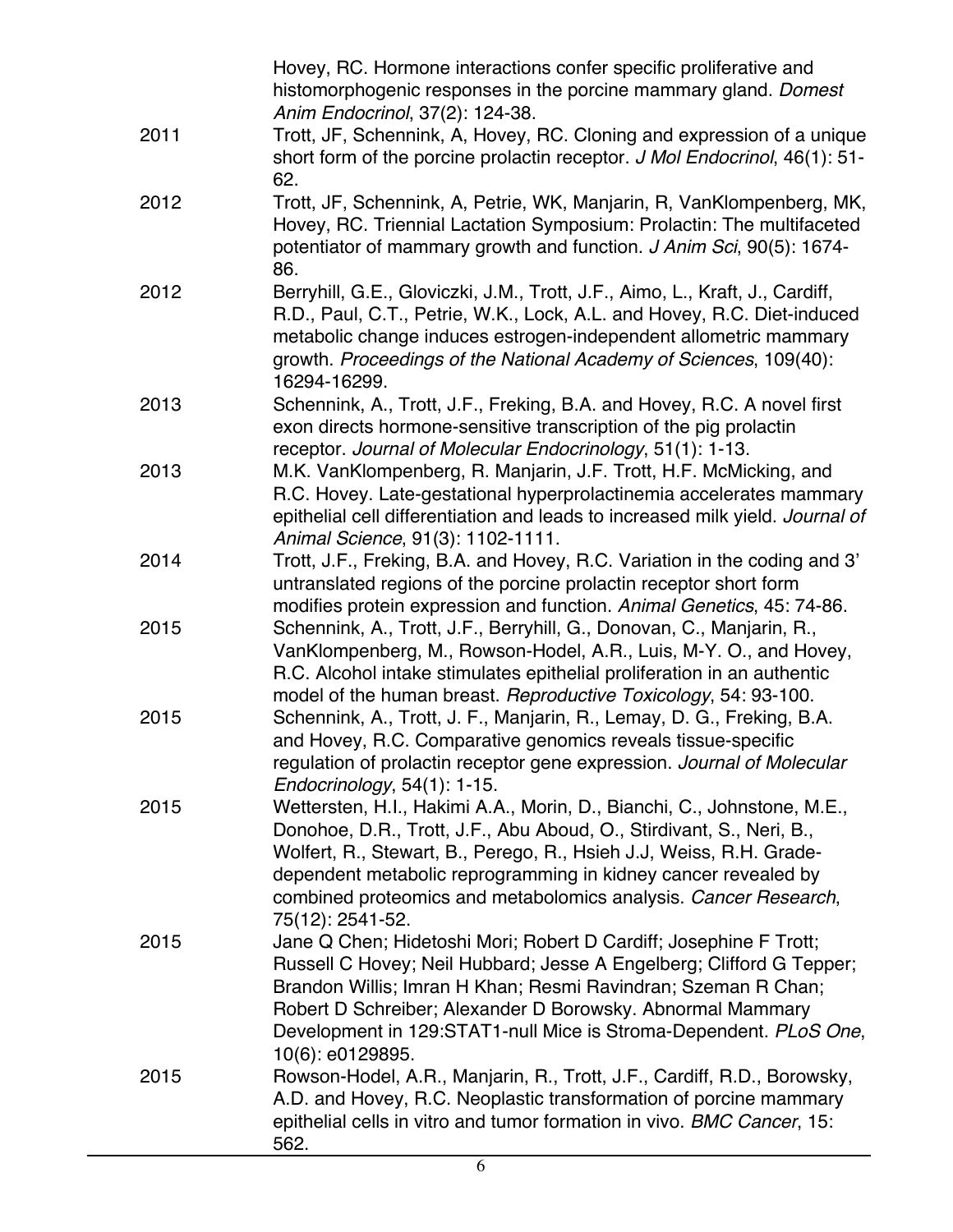| 2016 | Berryhill, GE, Trott, JF, Hovey, RC. Mammary gland development-It's<br>not just about estrogen. Journal of Dairy Science, 99(1): 875-83.                                                                                                                                                                                                                                       |
|------|--------------------------------------------------------------------------------------------------------------------------------------------------------------------------------------------------------------------------------------------------------------------------------------------------------------------------------------------------------------------------------|
| 2016 | VanKlompenberg, MK, Manjarín, R, Donovan, CE, Trott, JF, Hovey,<br>RC. Regulation and localization of vascular endothelial growth factor<br>within the mammary glands during the transition from late gestation to<br>lactation. Domestic Animal Endocrinology, 54: 37-47.                                                                                                     |
| 2016 | Josephine F. Trott, Jeffrey Kim, Omran Abu Aboud, Hiromi Wettersten,<br>Benjamin Stewart, Grace Berryhill, Francisco Uzal, Russell C. Hovey,<br>Ching-Hsien Chen, Katie Anderson, Ashley Graef, Aaron L Sarver,<br>Jaime F. Modiano, and Robert H. Weiss. Inhibiting tryptophan<br>metabolism enhances interferon therapy in kidney cancer. Oncotarget,<br>7(41): 66540-66557. |
| 2017 | Ching-Hsien Chen, Lon Wolf R. Fong, Eric Yu, Reen Wu, Josephine F.<br>Trott and Robert H. Weiss. Up-regulation of MARCKS in Kidney<br>Cancer and its Potential as Therapeutic Target. Oncogene, 36(25):<br>3588-3598.                                                                                                                                                          |
| 2017 | G.E. Berryhill, S. Miszewski, J.F. Trott, J. Kraft, A.L. Lock, and R.C.<br>Hovey. Estrogen-independent mammary gland growth stimulated by<br>trans fats is fatty acid type and isomer specific. Lipids, 52(3): 223-233.                                                                                                                                                        |
| 2017 | Abu Aboud, O, Habib, SL, Trott, J, Stewart, B, Liang, S, Chaudhari, AJ,<br>Sutcliffe, J, Weiss, RH. Glutamine Addiction in Kidney Cancer<br>Suppresses Oxidative Stress and Can Be Exploited for Real-Time<br>Imaging. Cancer Research, 77(23): 6746-6758.                                                                                                                     |
| 2017 | Berryhill, GE, Trott, JF, Derpinghaus, AL, Hovey, RC. TRIENNIAL<br>LACTATION SYMPOSIUM/BOLFA: Dietary regulation of allometric<br>ductal growth in the mammary glands. Journal of Animal Science,<br>95(12): 5664-5674.                                                                                                                                                        |
| 2017 | Vicki J. Hwang, Xia Zhou, Xiaonan Chen, Josephine Trott, Omran Abu<br>Aboud, Kyuhwan Shim, Lai Kuan Dionne, William Senapedis, Erkan<br>Baloglu, Moe R. Mahjoub, Xiaogang Li, and Robert H. Weiss. Anti-<br>cystogenic activity of a small molecule PAK4 inhibitor as a novel<br>treatment for ADPKD. Kidney International, 92(4): 922-933.                                    |
| 2017 | Grace E Berryhill, Danielle G Lemay, Josephine F Trott, Lucila Aimo,<br>Adam L Lock, Russell C Hovey. The Transcriptome of Estrogen-<br>Independent Mammary Growth in Female Mice Reveals That Not All<br>Mammary Glands Are Created Equally. Endocrinology, 158(10): 3126-<br>3139.                                                                                           |
| 2017 | Mori H, Chen JQ, Cardiff RD, Pénzváltó Z, Hubbard NE, Schuetter L,<br>Hovey RC, Trott JF, Borowsky AD. Pathobiology of the 129: Stat1 -/-<br>mouse model of human age-related ER-positive breast cancer with an<br>immune infiltrate-excluded phenotype. Breast Cancer Research, 19(1):<br>102.                                                                                |
| 2018 | Trott, J.F., Hwang, V.J., Ishimaru, T., Chmiel, K., Zhou, X., Shim, K.,<br>Stewart, B., Mahjoub, M.R., Jen, K.Y., Barupal, D., Li, X., Weiss, R.H.<br>Arginine reprogramming in ADPKD results in arginine-dependent<br>cystogenesis. American Journal of Physiology. Renal Physiology,<br>315(6): F1855-F1868.                                                                 |
| 2019 | Kim, K, Trott, JF, Gao, G, Chapman, A, Weiss, RH. Plasma metabolites<br>and lipids associate with kidney function and kidney volume in                                                                                                                                                                                                                                         |

7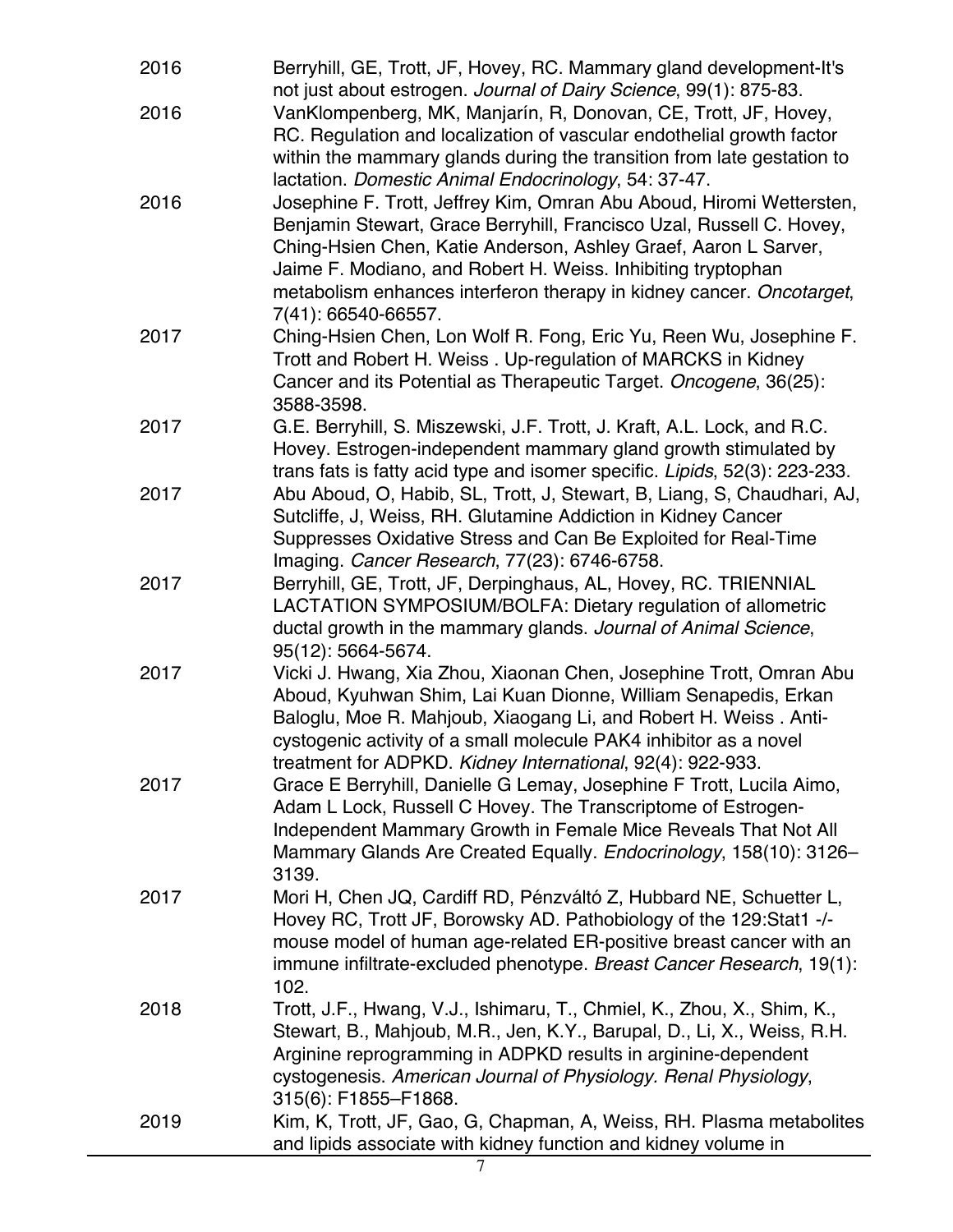|      | hypertensive ADPKD patients early in the disease course. BMC<br>Nephrology, 20(1): 66.                                                                                                                                                                                                                                                                                          |
|------|---------------------------------------------------------------------------------------------------------------------------------------------------------------------------------------------------------------------------------------------------------------------------------------------------------------------------------------------------------------------------------|
| 2020 | Rosita R. Asawa, Carina Danchik, Alexey Zahkarov, Yuchi Chen, Ty<br>Voss, Ajit Jadhav, Darren P. Wallace, Josephine F. Trott, Robert H.<br>Weiss, Anton Simeonov, and Natalia J. Martinez. A high-throughput<br>screening platform for Polycystic Kidney Disease (PKD) drug<br>repurposing utilizing murine and human ADPKD cells. Scientific<br>Reports, 10: 4203.             |
| 2020 | Amy E. Young, Tamer A. Mansour, Bret R. McNabb, Joseph R. Owen,<br>Josephine F. Trott, C. Titus Brown, Alison L. Van Eenennaam. Genomic<br>and phenotypic analyses of six offspring of a genome-edited hornless<br>bull. Nature Biotechnology, 38: 225-232.                                                                                                                     |
| 2020 | Josephine F. Trott, Omran Abu Aboud, Bridget McLaughlin, Katie L.<br>Anderson, Jaime F. Modiano, Kyoungmi Kim, Kuang-Yu Jen, William<br>Senapedis, Hua Chang, Yosef Landesman, Erkan Baloglu, Roberto Pili,<br>and Robert H. Weiss. Anti-Cancer Activity of PAK4/NAMPT Inhibitor<br>and Programmed Cell Death Protein-1 Antibody in Kidney Cancer.<br>Kidney360, 1(5): 376-388. |
| 2020 | Susan G. Miszewski, Josephine F. Trott, Grace E. Berryhill, Lyvin Tat,<br>Ralph Green, Alexander D. Borowsky, Joshua W. Miller, and Russell C.<br>Hovey. Folate deficiency inhibits development of the mammary gland<br>and its associated lymphatics in FVB mice. Journal of Nutrition, 150(8):<br>2120-2130.                                                                  |
| 2021 | Mathews, A.T., Banks, C.M, Trott, J.F., Saniz, R.D., Farmer, C.,<br>Pendergast, I.I. and Hovey, R.C. Metoclopramide induces preparturient,<br>low-level hyperprolactinemia to increase milk production in primiparous<br>sows. Domestic Animal Endocrinology, 74: 1006517.                                                                                                      |
| 2021 | Alison L. Van Eenennaam, Felipe De Figueiredo Silva, Josephine F.<br>Trott, David Zilberman. Genetic Engineering of Livestock: The<br>Opportunity Cost of Regulatory Delay. Annual Review of Animal<br>Biosciences, 9: 1.                                                                                                                                                       |
| 2021 | G.E. Berryhill, J.M. Gloviczki, J.F. Trott, J. Kraft, A.L. Lock, and R.C.<br>Hovey. In utero exposure to trans-10, cis-12 conjugated linoleic acid<br>modifies postnatal development of the mammary gland and its hormone<br>responsiveness. Journal of Mammary Gland Biology and Neoplasia, 26:<br>263-276.                                                                    |
| 2021 | Joseph R. Owen, Sadie L. Hennig, Bret R. McNabb, Tamer A. Mansour,<br>Justin M. Smith, Jason C. Lin, Amy E. Young, Josephine F. Trott,<br>James D. Murray, Mary E. Delany, Pablo J. Ross, and Alison L. Van<br>Eenennaam. One-step generation of a targeted knock-in calf using the<br>CRISPR-Cas9 system in bovine zygotes. BMC Genomics, 22: 118.                             |
| 2022 | Josephine F. Trott, Anke Schennink, Katherine C. Horigan, Danielle<br>Lemay, Julia R. Cohen, Thomas R. Famula, Julie A. Dragon and<br>Russell C. Hovey. Unique transcriptomic changes underlie hormonal<br>interactions during mammary histomorphogenesis in female pigs.<br>Endocrinology, 163: 1-27.                                                                          |

**Limited Distribution**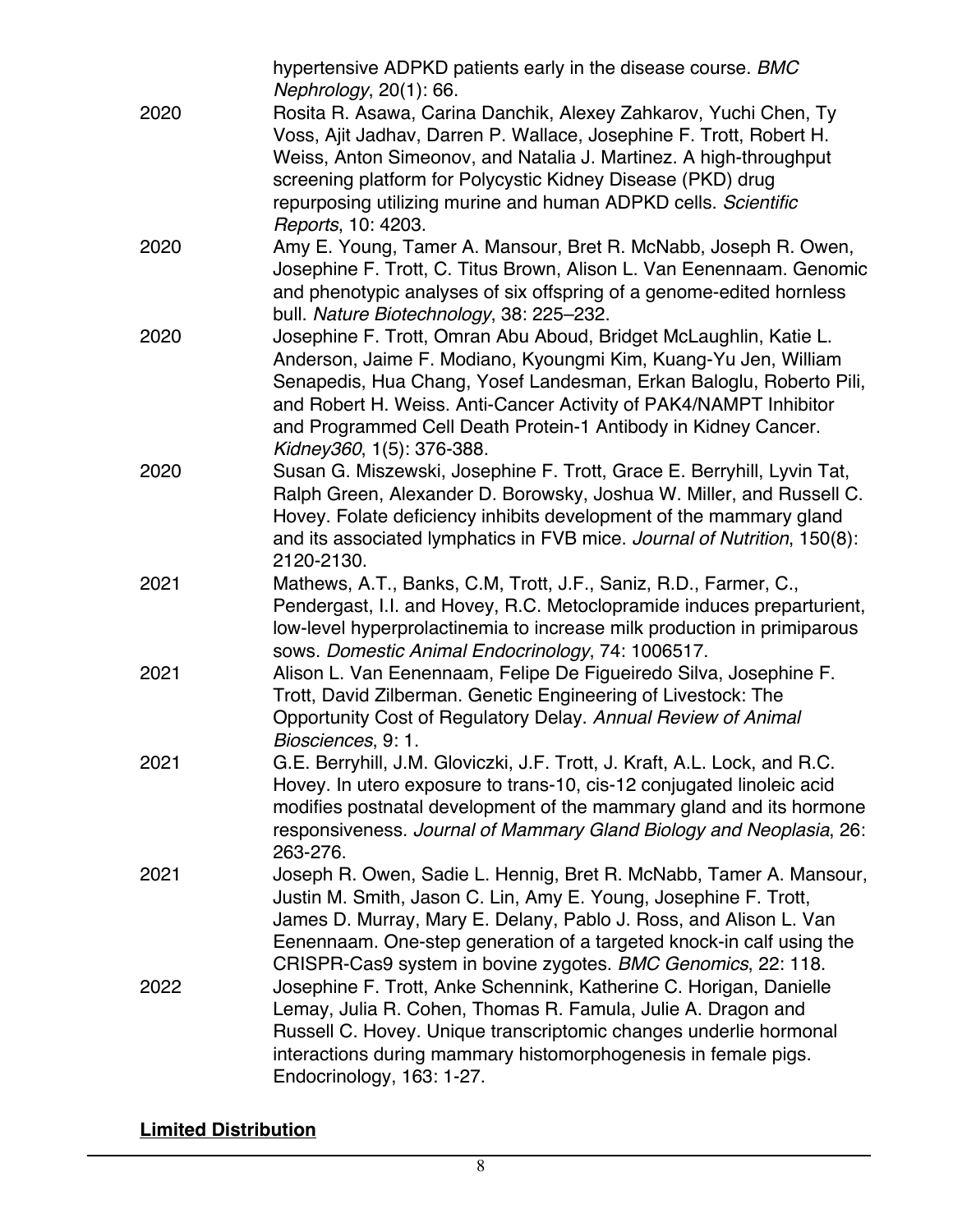| 2003 | Trott, J. F. Putting Educational Materials to the Test with a Barn Safety |
|------|---------------------------------------------------------------------------|
|      | Evaluation. American Medical Equestrian Association/Safe Riders           |
|      | Foundation, XV(1): 4-5.                                                   |
| 2010 | Platz, C., Bean, H. and Trott, J. F. Equine frog treatment studies. The   |
|      | Horse's Hoof, 41: 17-21.                                                  |
| 2021 | David Zilberman, Alison L. Van Eenennaam, Felipe De Figueiredo            |
|      | Silva, and Josephine F. Trott. The Costs of Overregulating Animal and     |
|      | Plant Biotechnology: Lessons from COVID-19. ARE Update, 24(4): 1-         |
|      | 4.                                                                        |
|      |                                                                           |

#### **Featured Publications**

Wang, M. Arginine auxotrophy in PKD. Nature Reviews Nephrology Research Highlights **14**, 721 (2018). https://www.nature.com/articles/s41581-018-0076-5.

Based on the original article by Trott, J. F. et al. 2018 Arginine reprogramming in ADPKD results in arginine-dependent cystogenesis in Am. J. Physiol. Renal Physiol. https://doi.org/10.1152/ajprenal.00025.2018

Editorial: Course correction, Nature Biotechnology 38, 113. https://www.nature.com/articles/s41587-020-0433-3

Comment on the original article by Young et al. 2020. Genomic and phenotypic analyses of six offspring of a genome-edited hornless bull. Nature Biotechnology 38, pp. 225-232. https://www.nature.com/articles/s41587-019-0266-0

#### **Presentations**

| 2002 | Trott, J. F., Hovey, R. C., Koduri, S., Ginsburg, E. and Vonderhaar, B.<br>K. Expression of two novel prolactin receptor isoforms in human<br>breast and colon cancer, Poster presentation at the Mammary Gland                                                                                                                 |
|------|---------------------------------------------------------------------------------------------------------------------------------------------------------------------------------------------------------------------------------------------------------------------------------------------------------------------------------|
| 2002 | Biology Gordon Research Conference, Lucca, Italy.<br>Trott, J. F., Hovey, R. C., Koduri, S. and Vonderhaar, B. K. Alternative<br>splicing to exon 11 of human prolactin receptor gene results in<br>multiple isoforms including a secreted prolactin binding protein, Poster                                                    |
|      | presented at the 11th International Conference of the International<br>Society for Research in Human Milk and Lactation.                                                                                                                                                                                                        |
| 2005 | Trott, J.F., Barndollar, A.S., Scudder, J.M., Horigan, K.C. and Hovey,<br>R.C. An alternative, authentic model of normal breast development<br>and breast cancer, Poster presented at the Department of Defense                                                                                                                 |
| 2008 | Era of Hope Breast Cancer Research Program, Philadelphia.<br>Trott, J.F., Gloviczki, J.M., Freking, B., Farmer, C., Spencer, T.,<br>Horigan, K., and Hovey, R.C. Allelic variation in the porcine PRLR<br>gene and its endocrinological regulation in swine, Gordon Conference<br>on Prolactin and Growth Hormone, Ventura, CA. |
| 2008 | Horigan, K.C., Trott, J.F., Barndollar, A., James, S.J., Cupicha, L.,                                                                                                                                                                                                                                                           |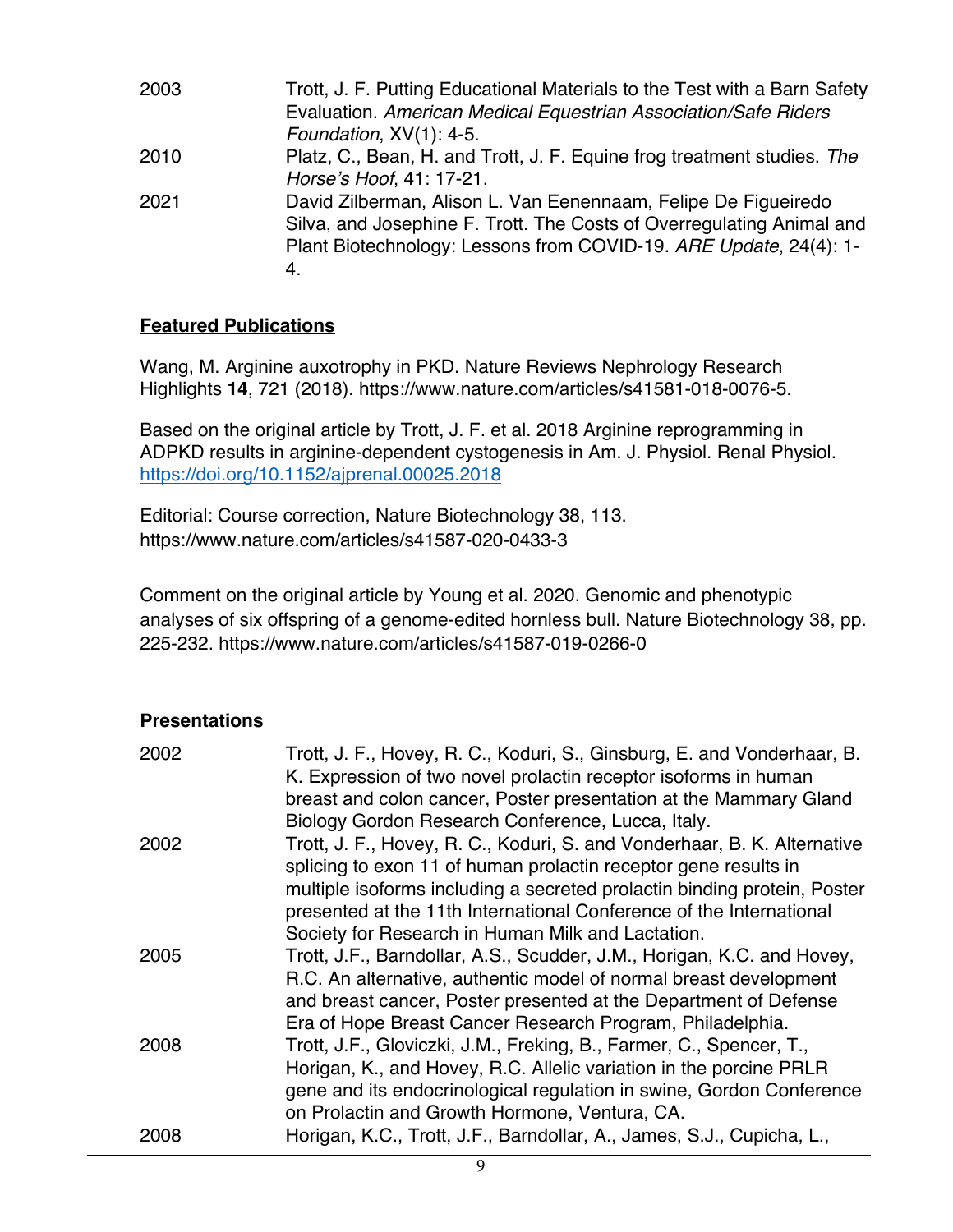|      | Blauwiekel, R.M., and Hovey, R.C. Hormonal regulation of the porcine<br>mammary gland as a model for understanding human breast<br>development, 2nd Annual Breast Cancer Research Symposium,<br>Sacramento, CA.                                                                                                                                    |
|------|----------------------------------------------------------------------------------------------------------------------------------------------------------------------------------------------------------------------------------------------------------------------------------------------------------------------------------------------------|
| 2009 | Schennink, A., Trott, J. F., Bond, J. P., Famula, T. R. and Hovey, R.<br>C. Functional genomics of mammary gland growth in a unique pig<br>model of breast development, Pig Genome III Conference, Hinxton,<br>UK.                                                                                                                                 |
| 2010 | Berryhill, G. E., Gloviczki, J. M., Kraft, J., Lock, A. L., Trott J. F. and<br>Hovey, R. C. Conjugated linoleic acid isomers and their effects on<br>mammary gland development in mice, 7th International Symposium<br>on Milk Genomics and Human Health, Davis, USA.                                                                              |
| 2010 | Rowson-Baldwin, A.R., Trott, J.F., Cardiff, R.D. and Hovey, R.C. Viral<br>Transformation of Pig Mammary Epithelial Cells (pMEC) in vitro and in<br>vivo: A Novel Model for the Study of Human Breast Cancers, 16th<br>Annual Cancer Research Symposium, University of California Davis<br>Cancer Center, Sacramento, CA.                           |
| 2010 | Schennink, A., Trott, J. F., Bond, J. P., Famula, T. R. and Hovey, R.<br>C. Functional genomics of mammary gland growth and lactogenesis in<br>a unique pig model, 7th International Symposium on Milk Genomics<br>and Human Health, Davis, USA.                                                                                                   |
| 2011 | Berryhill, G. E., Gloviczki, J. M., Trott J. F., Petrie, W. K., Lock, A. L.,<br>Kraft, J. and Hovey, R. C. Effects of in utero exposure to dietary<br>conjugated linoleic acid on mammary gland development in Balb/cJ<br>mice, 8th International Symposium on Milk Genomics and Human<br>Health, Melbourne, VIC, Australia.                       |
| 2011 | Schennink, A., Trott, J. F., Bond, J. P., Famula, T. R. and Hovey, R.<br>C. Functional genomics of mammary gland development in a unique<br>animal model, Gordon Research Conference on Mammary Gland<br>Biology, Newport RI, USA.                                                                                                                 |
| 2011 | Berryhill, G. E., Gloviczki, J. M., Kraft, J., Lock, A. L., Trott J. F.,<br>Petrie, W. K. and Hovey, R. C. Effect of conjugated linoleic acid on<br>mammary gland development in Balb/cJ mice, Interdisciplinary<br>Graduate and Professional Symposium, University of California Davis,<br>Davis, CA.                                             |
| 2011 | Rowson-Baldwin, A.R., Trott, J.F., Cardiff, R.D. and Hovey, R.C. Viral<br>Transformation of Pig Mammary Epithelial Cells (pMEC) in vitro and in<br>vivo: A Novel Model for the Study of Human Breast Cancers,<br>Presentation at first annual Interdisciplinary Graduate and<br>Professional Symposium, University of California Davis, Davis, CA. |
| 2011 | July 10, Identification of a short isoform of the porcine prolactin<br>receptor and its variants. Trott, J.F., Schennink, A., and Hovey, R.C.,<br>Oral presentation at the Joint annual meeting of the ASAS-ADSA,<br>New Orleans, LA.                                                                                                              |
| 2014 | June, Hovey, R.C., Trott, J.F., Schennink, A., Rowson-Hodel, A.,<br>Manjarin, R., VanKlompenberg, M., Berryhill, G., Donovan, C., Luis,<br>M-Y. O., Freking, B., Cardiff, R. and Borowsky, A., Oral presentation<br>given to the 2014 Mammary Gland Gordon Research Conference, II<br>Ciocco, Italy.                                               |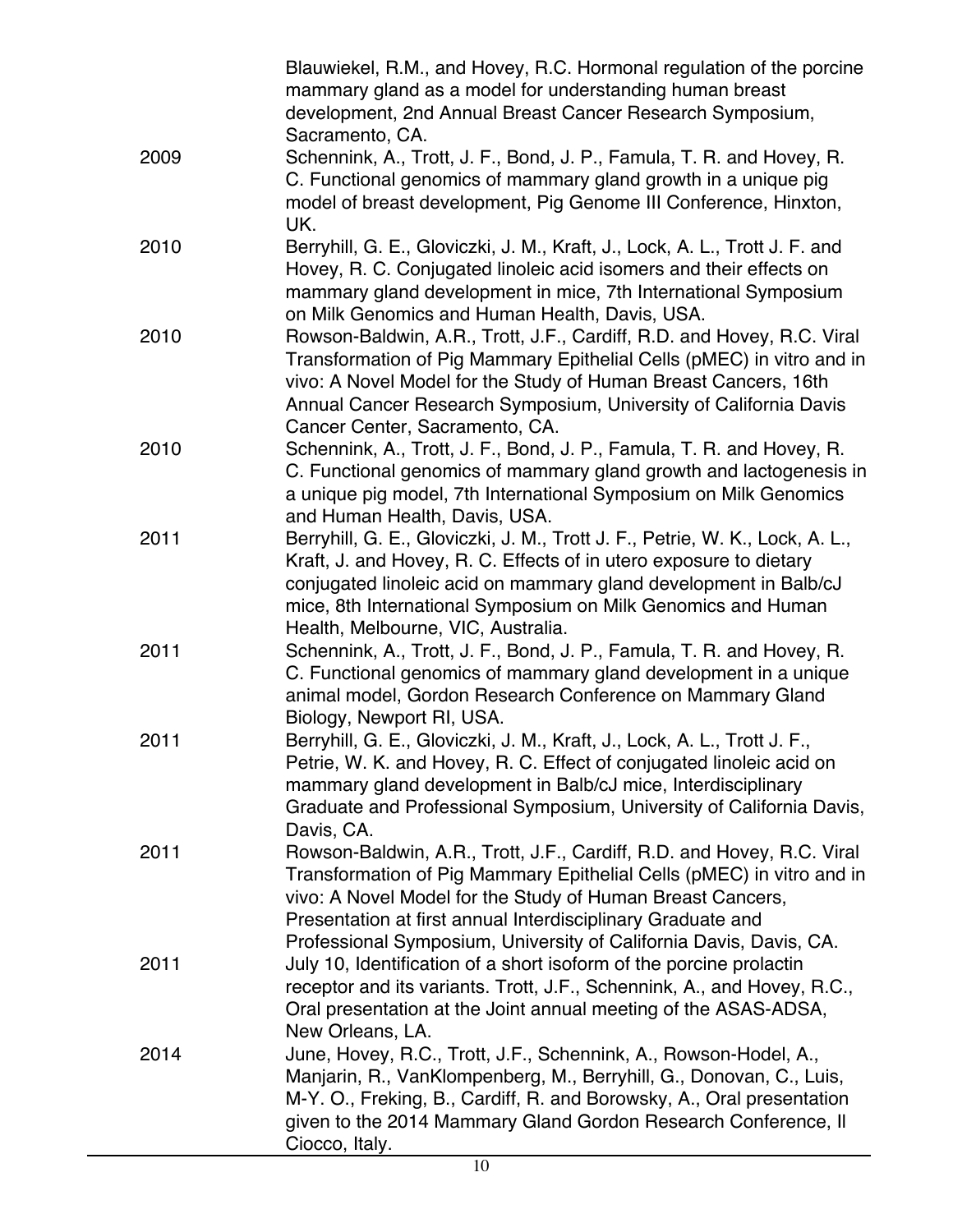| 2014 | November 20, Alcohol intake stimulates epithelial proliferation in pig<br>mammary glands, a model of the human breast. A. Schennink, J. F.<br>Trott, G. E. Berryhill, C. E. Donovan, R. Manjarin, M. K.                                                                                                                                                                                                     |
|------|-------------------------------------------------------------------------------------------------------------------------------------------------------------------------------------------------------------------------------------------------------------------------------------------------------------------------------------------------------------------------------------------------------------|
|      | VanKlompenberg, A. R. Rowson-Hodel, M.-Y. Osorio Luis and R.C.<br>Hovey, Poster presented at the Breast Cancer and the Environment<br>Research Program, San Francisco.                                                                                                                                                                                                                                      |
| 2015 | October 14, Combined metabolomics and proteomics to uncover<br>metabolic reprogramming in kidney cancer: Similar techniques can be<br>applied to liver disease. Josephine F Trott, Omran Abu Aboud, Hiromi<br>I Wettersten and Robert H Weiss, Poster presented at the 1st Annual<br>Internal Medicine Liver Research Day, UC Davis.                                                                        |
| 2015 | October 29, Josephine F Trott, Omran Abu Aboud, Hiromi I<br>Wettersten and Robert H Weiss, Combined metabolomics and<br>proteomics to uncover metabolic reprogramming in kidney cancer:<br>Similar techniques can be applied to liver disease, Poster presentation<br>given at 21st Annual Cancer Research Symposium, UC Davis<br>Comprehensive Cancer Center.                                              |
| 2016 | March 17, Combined metabolomics and proteomics to uncover<br>metabolic reprogramming in kidney cancer: Similar techniques can be<br>applied to liver disease. Josephine F Trott, Omran Abu Aboud, Hiromi<br>I Wettersten and Robert H Weiss, Poster presented at the 1st Annual<br>Internal Medicine Kidney Research Day, UC Davis.                                                                         |
| 2016 | April 16, Combination therapy of immune checkpoint and nuclear<br>exporter inhibitors in a renal cell carcinoma mouse model. Josephine<br>Trott, Katie L. Anderson, Jeffrey Kim, Ashley J. Graef, Sharon<br>Shacham, Yosef Landesman, Aaron L. Sarver, Jaime F. Modiano and<br>Robert H. Weiss, Poster presentation at American Association for<br>Cancer Research 107th Annual Meeting                     |
| 2017 | February 8, Anti-cystogenic activity of a small molecule PAK4 inhibitor<br>as a novel treatment for ADPKD. Josephine Trott, Vicki J. Hwang, Xia<br>Zhou, Xiaonan Chen, Omran Abu Aboud1, Kyuhwan Shim, Lai Kuan<br>Dionne, William Senapedis, Erkan Baloglu, Moe R. Mahjoub,<br>Xiaogang Li, and Robert H. Weiss, Poster presented at the Internal<br>Medicine Research Social, UC Davis.                   |
| 2017 | March 9, Anti-cystogenic activity of a small molecule PAK4 inhibitor as<br>a novel treatment for ADPKD. Josephine Trott, Vicki J. Hwang, Xia<br>Zhou, Xiaonan Chen, Omran Abu Aboud, Kyuhwan Shim, Lai Kuan<br>Dionne, William Senapedis, Erkan Baloglu, Moe R. Mahjoub,<br>Xiaogang Li, and Robert H. Weiss, Poster presented at the 2nd<br>Annual Internal Medicine Kidney Research Day, UC Davis.        |
| 2017 | July 24, Interaction between estrogen and prolactin stimulates<br>mammary gland proliferation and gene expression in a unique animal<br>model. Josephine Trott, Anke Schennink, Katherine C. Horigan,<br>Danielle Lemay, Caroline Tautz, Jonathan Lawson, Jeffrey Bond,<br>Thomas Famula and Russell Hovey, Poster presented at the FASEB<br>SRC "Growth Hormone/ Prolactin Family in Biology and Disease". |
| 2018 | May 30, Interaction between estrogen and prolactin stimulates<br>mammary gland proliferation and gene expression in a unique animal<br>model. Trott, J.F., Schennink, A., Horigan, K.C., Lemay, D., Tautz, C.,                                                                                                                                                                                              |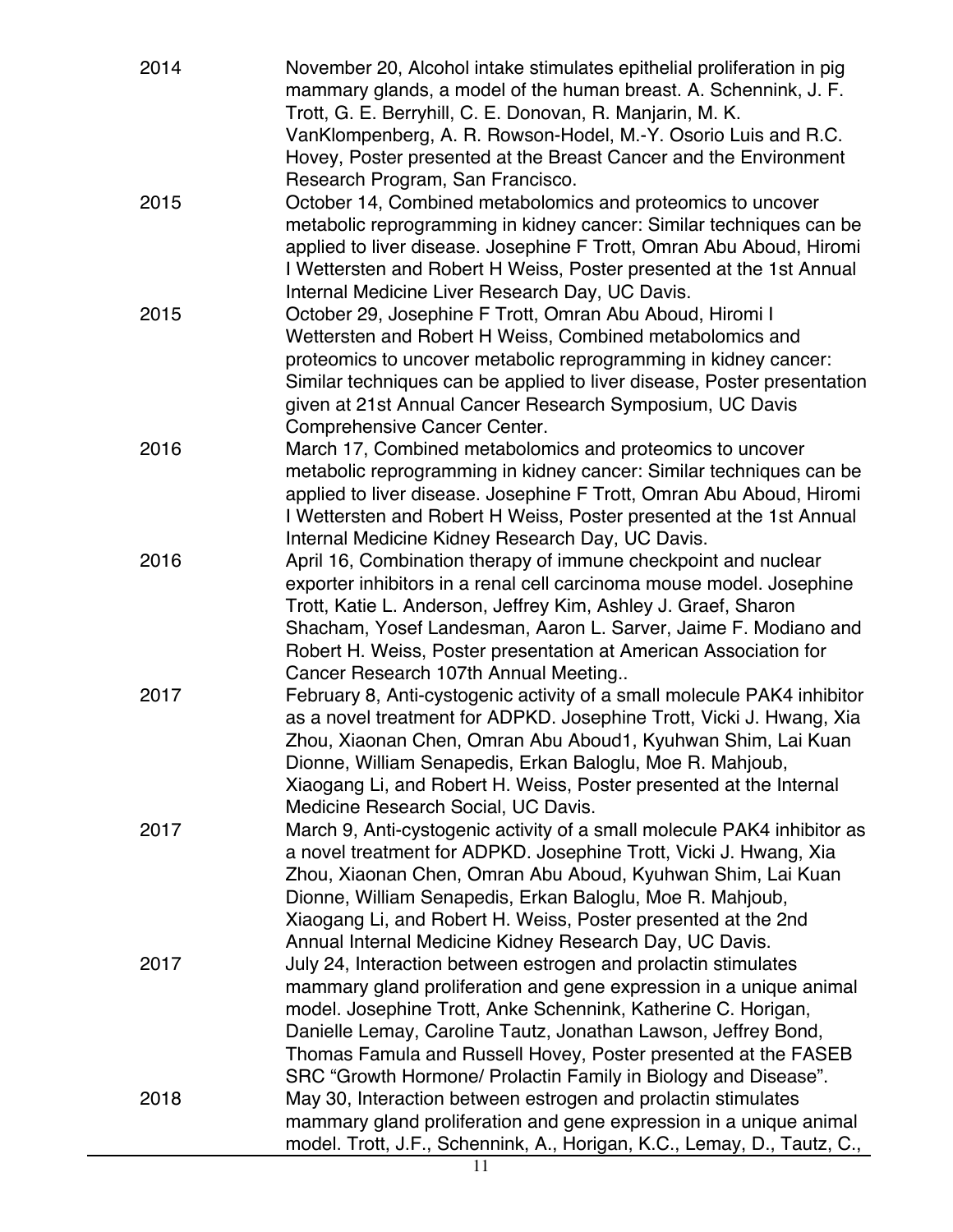|      | Bond, J., Famula, T., and Hovey, R.C., Poster presented at the<br>Mammary Gland Biology Gordon Research Conference, Il Ciocco,<br>Italy. |
|------|------------------------------------------------------------------------------------------------------------------------------------------|
| 2019 | June, Mathews, A.T., Banks, C., Trott, J.F., Lemay, D.G., Kebreab, E.,                                                                   |
|      | Sainz, R.D., Farmer, C. and Hovey, R.C., Poster presentation at 2019<br>Gordon Conference on Mammary Gland Biology, Newry, Maine.        |
| 2021 | March 2, Glucocorticoid regulation of milk production and $\alpha$ -                                                                     |
|      | lactalbumin gene expression. Anna Sadovnikova, Alice T Mathews,                                                                          |
|      | Josephine F Trott, Sergio C Garcia and Russell C Hovey, Annual                                                                           |
|      | poster day hosted by the School of Medicine at UC Davis.                                                                                 |
| 2021 | May 19, Increased pork production efficiency through manipulation                                                                        |
|      | and understanding of the actions of prolactin, Invited speaker and                                                                       |
|      | Poster presenter at The Growth Hormone (GH)/Prolactin (PRL) Family                                                                       |
|      | in Biology and Disease Online Conference.                                                                                                |

#### **Service**

#### **Committees**

**Department/Section**

| 2008 to 2022 | Animal Science Picnic Day Committee. |
|--------------|--------------------------------------|
|--------------|--------------------------------------|

2008 to 2022 Federation Merit Review Committee.

#### **Professional Service**

2020-2022

Ad hoc reviewer for The Informed Arizona Equestrian Horse Health Series, Journal of Pharmacy and Pharmacology, Acta Pharmaceutica Sinica B, BMC Genomics, General and Comparative Endocrinology, Scientific Reports, Frontiers in Cell and Developmental Biology section Molecular Medicine.

#### 2019

Made weekly posts on the Society for Mammary Gland Biologist's Facebook Page about current research in the field of Mammary Gland Biology, as a member of the Hovey Lab

#### 2017-2019

Ad hoc review of manuscripts for Journal of Animal Science, Endocrinology, Reproduction Fertility and Development (x2) and Journal of Mammary Gland Biology and Neoplasia

#### 2018

Made weekly posts on the Society for Mammary Gland Biologist's Facebook Page about recently published research in the field of Mammary Gland Biology, as a member of the Hovey Lab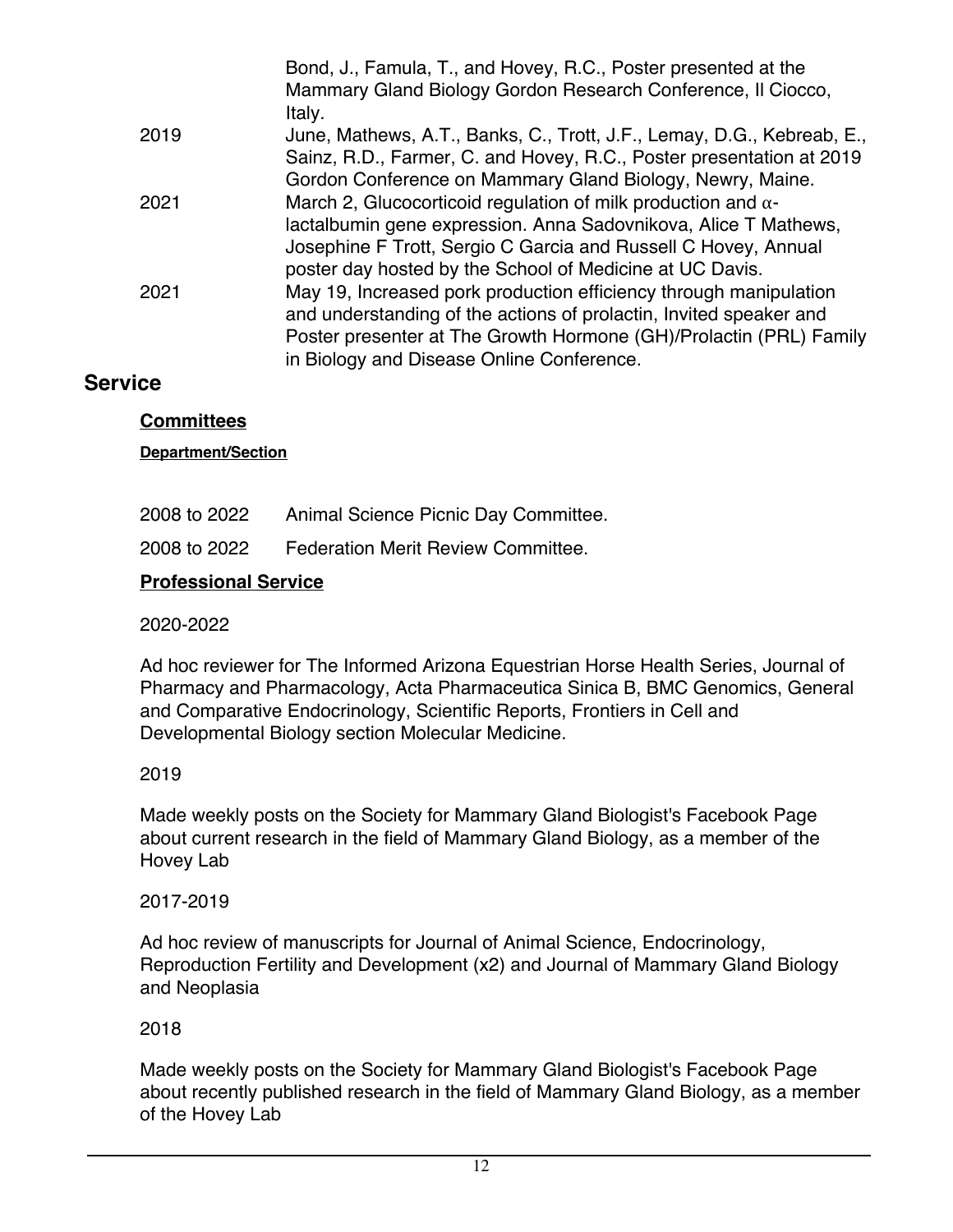2017

1 July - 31 December, made weekly posts about recently published research on the Society for Mammary Gland Biologists Facebook Page, as a member of the Hovey Lab

#### 2015-2016

Ad hoc review of manuscripts for Gene, BMC Genomics, Journal of Mammary Gland Biology and Neoplasia, International Journal of Genetics and Molecular Biology, International Journal of Molecular Sciences, and SpringerPlus

2014

Reviewer for General and Comparative Endocrinology, Gene, Journal of Mammary Gland Biology and Neoplasia.

2012

Reviewer for Biochemistry, Journal of Dairy Science, Endocrinology.

2011

Reviewer for FEBS Letters, Endocrinology, Journal of Dairy Science

2010

Reviewer for Journal of Dairy Science

2009

Reviewer for Journal of Dairy Science, International Journal of Genetics and Molecular Biology

2008

Reviewer for Endocrinology, Journal of Endocrinology, Journal of Dairy Science

2002-2007

Ad Hoc review of manuscripts for Biochemistry, Breast Cancer Research and Treatment, Journal of Mammary Gland Biology and Neoplasia, Journal of Dairy Research, Australian Journal of Zoology, American Medical Equestrian Association News, Biochimica et Biophysica Acta, Comparative Biochemistry and Physiology

**University Service**

2008-2019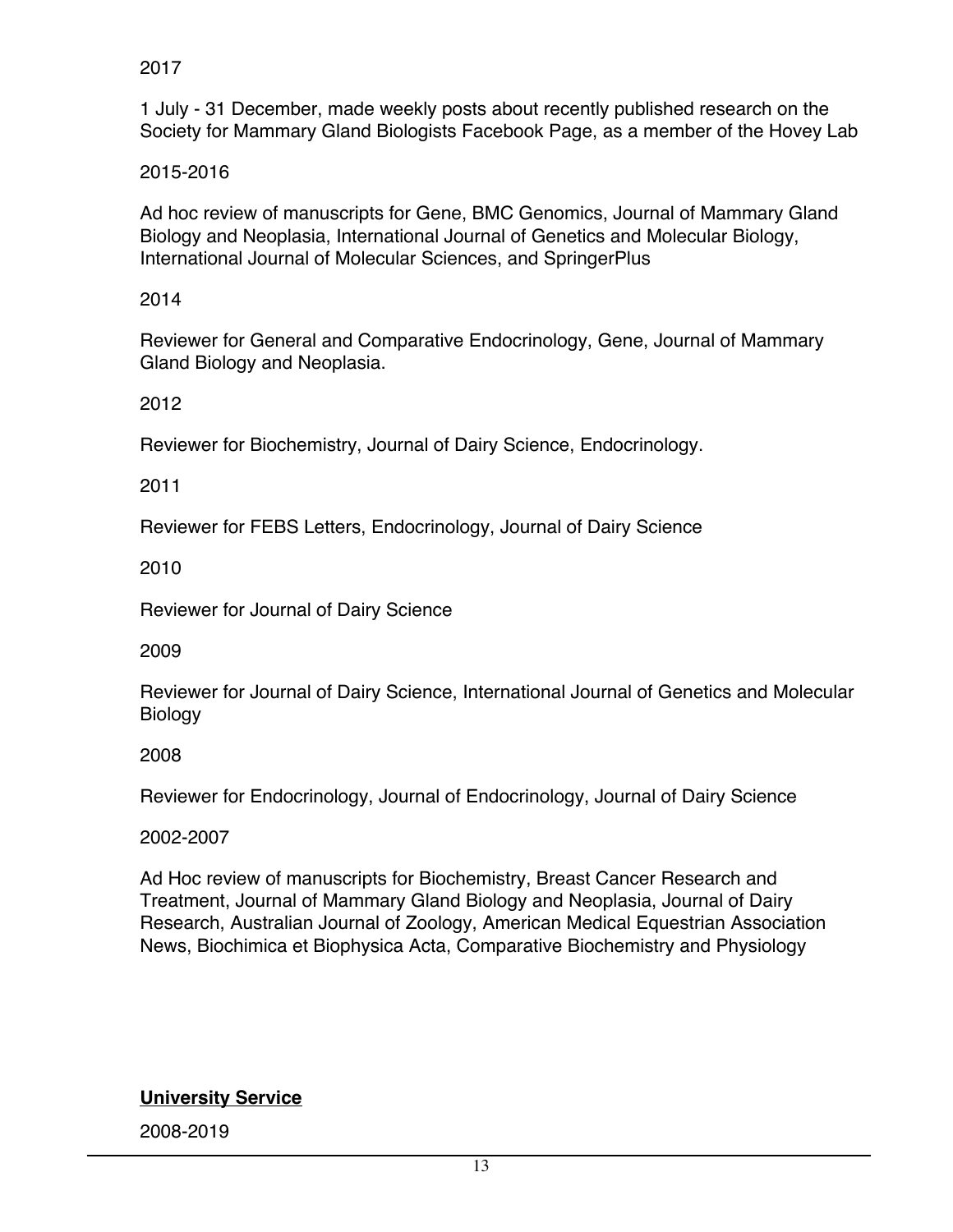Painted the musculature of a live horse as a Picnic Day exhibit.

2008-2010

Volunteer worker at CAES graduation ceremony

2019

Organized the Animal Biotechnology demonstration booth at Picnic Day where we had the polled heifer offspring of a genome edited bull and her horned aunt on display

## **External Thesis Review**

2015

Acted as a reserve examiner for a PhD thesis submitted to the University of Melbourne 2009

Reviewed a PhD thesis submitted to the Department of Zoology at the University of Melbourne, Victoria, Australia.

#### **Courses**

| 2005 | Fall Semester, ASCI 115, ASCI 119, ASCI 0F98B, ASCI 198G/H/I/JH, |
|------|------------------------------------------------------------------|
|      | ASCI 098C/D and ASCI 198 E/F, Undergraduate Count=0, Graduate    |
|      | Count=0, Percentage Effort=100                                   |
| 2006 | Spring Semester, ASCI 121, ASCI 205, ASCI 098B, ASCI 198G/H/I/J, |
|      | ASCI 098C/D and ASCI 198E/F,, Undergraduate Count=0, Graduate    |
|      | Count=0, Percentage Effort=100                                   |
| 2006 | Fall Semester, ASCI 115, ASCI 119, ASCI 0F98B, ASCI 198G/H/I/JH, |
|      | ASCI 098C/D and ASCI 198 E/F, Undergraduate Count=0, Graduate    |
|      | Count=0, Percentage Effort=100                                   |
| 2007 | Spring Semester, ASCI 121, ASCI 205, ASCI 098B, ASCI 198G/H/I/J, |
|      | ASCI 098C/D and ASCI 198E/F, Undergraduate Count=0, Graduate     |
|      | Count=0, Percentage Effort=100                                   |
| 2007 | Fall Semester, ASCI 115, ASCI 119, ASCI 0F98B, ASCI 198G/H/I/JH, |
|      | ASCI 098C/D and ASCI 198 E/F, Undergraduate Count=0, Graduate    |
|      | Count=0, Percentage Effort=100%                                  |
|      |                                                                  |

### **Lecture/Seminar/Lab/Other (by term)**

2008 Winter Quarter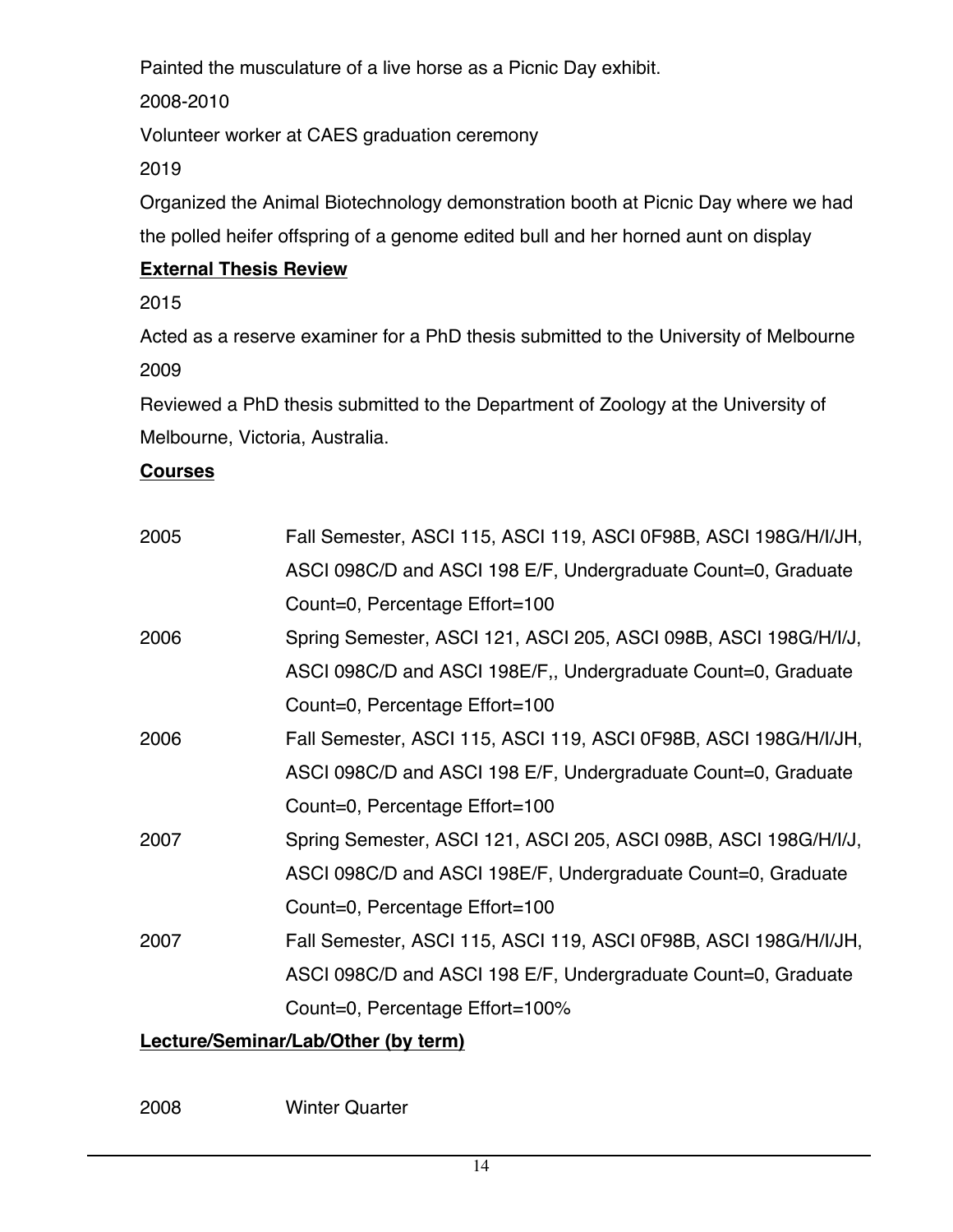|      | Lecture: ANS 124: Marsupial lactation, 1 hours                 |
|------|----------------------------------------------------------------|
| 2009 | <b>Winter Quarter</b>                                          |
|      | Lecture: ANS 124: Marsupial lactation, 1 hours                 |
| 2010 | <b>Winter Quarter</b>                                          |
|      | Lecture: Lecture: ANS 124: Marsupial lactation, 1 hours        |
| 2010 | <b>Summer Session 1</b>                                        |
|      | Lecture: ANS127: Advanced Reproductive Technologies, 1.5 hours |
| 2010 | <b>Summer Session 1</b>                                        |
|      | Lecture: ANS127: Foal care, 1.5 hours                          |
| 2010 | <b>Summer Session 1</b>                                        |
|      | Other: Proctoring final exam, 1 hours                          |
| 2011 | <b>Winter Quarter</b>                                          |
|      | Lecture: ANS 124: Marsupial lactation, 1 hours                 |
| 2012 | <b>Winter Quarter</b>                                          |
|      | Lecture: ANS 124: Marsupial lactation, 1 hours                 |
| 2013 | <b>Winter Quarter</b>                                          |
|      | Lecture: ANS 124: Marsupial lactation, 1 hours                 |
| 2014 | <b>Winter Quarter</b>                                          |
|      | Lecture: ANS 124: Marsupial lactation, 1 hours                 |
| 2015 | <b>Winter Quarter</b>                                          |
|      | Lecture: ANS 124: Marsupial lactation, 1 hours                 |
| 2016 | <b>Winter Quarter</b>                                          |
|      | Lecture: ANS 124: Marsupial lactation, 1 hours                 |
| 2017 | <b>Winter Quarter</b>                                          |
|      | Lecture: ANS 124: Marsupial Lactation, 1 hours                 |
| 2018 | <b>Winter Quarter</b>                                          |
|      | Lecture: ANS 124: Marsupial Lactation, 1 hours                 |
| 2019 | <b>Winter Quarter</b>                                          |
|      | Lecture: ANS 124: Marsupial Lactation, 1 hours                 |
| 2020 | <b>Winter Quarter</b>                                          |
|      | Lecture: ANS124: Marsupial lactation, 1 hours                  |
| 2021 | <b>Winter Quarter</b>                                          |